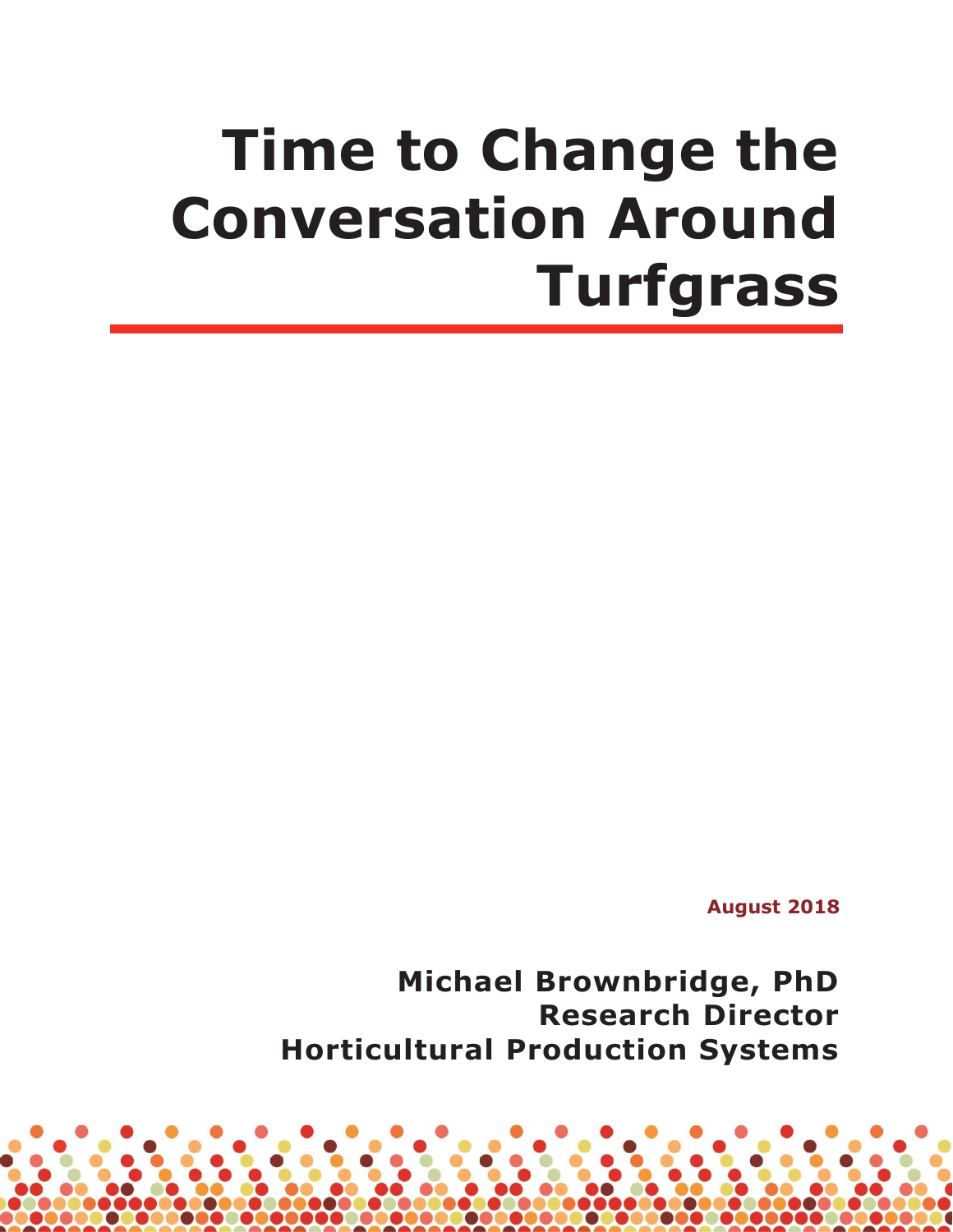Often regarded as an environmental foe, grass is actually an environmental ally. It really depends on how you look at it.

#### **The basics**

Let's start with a fundamental question, what is grass? The first answer that might spring to mind for many people would be some form of turfgrass in a park, sports field or lawn. In reality, the grass family  $-$  Gramineae  $-$  contains more than 9,000 species. It is an incredibly diverse group including many species which are of economic importance as sources of food, fodder and fuel. Many staple foods are derived from grasses (wheat, maize, rice) and grasses are a major component of the Earth's vegetation, nowhere more so than in natural grasslands such as the Prairies, which cover an estimated 40.5 per cent of Earth's land surface. Grasses play an important role in nature and agriculture, and in our built environments, where cultivated grasses are used in lawns, parks and other green spaces.

Grasses have the amazing ability to grow in extremely challenging environments. Surviving through floods, heat and drought (brown grass is not necessarily dead grass, it just goes dormant with high heat and lack of water); each year we bear witness to its remarkable resilience and durability.

Every square foot of grassed area contains hundreds of individual plants, each providing similar ecosystem benefits to trees, on a smaller scale.



*It doesn't get much more challenging than this - yet grasses survive. (Photo credit: Peter Del Tredici,*  <sup>"</sup>The Flora of the Future", Places Journal, April 2014. *[https://doi.org/10.22269/140417\)](https://doi.org/10.22269/140417)* 

What would our environment be like without

access to green spaces in cities and homes, without green medians along our highways? Grass is an essential part of the living landscape and frequently is considered to be environmentally costly because of the inputs associated with maintenance. The reality is, there are numerous benefits that accrue from having optimally-maintained green space.

Severe drought conditions in the last several years have caused state and local governments in California to put in place an incentive program to encourage homeowners to remove lawns and replace them with inert materials. While enacted in an effort to conserve water by stopping people from watering their lawns, the overall outcome of this initiative had exactly the opposite effect. By removing the living landscape, when rain events did occur, the soil could no longer capture and filter rainwater, or hold it on-site where it would be slowly released for trees and other plants to use. Instead, water was lost through rapid runoff, and in the end, the denuded landscape was the least effective water-saving measure. It would have been preferable to encourage planting of drought-tolerant grasses and other plants. 'Deadening' the landscape removes ecological, social and health benefits that everyday green spaces provide.

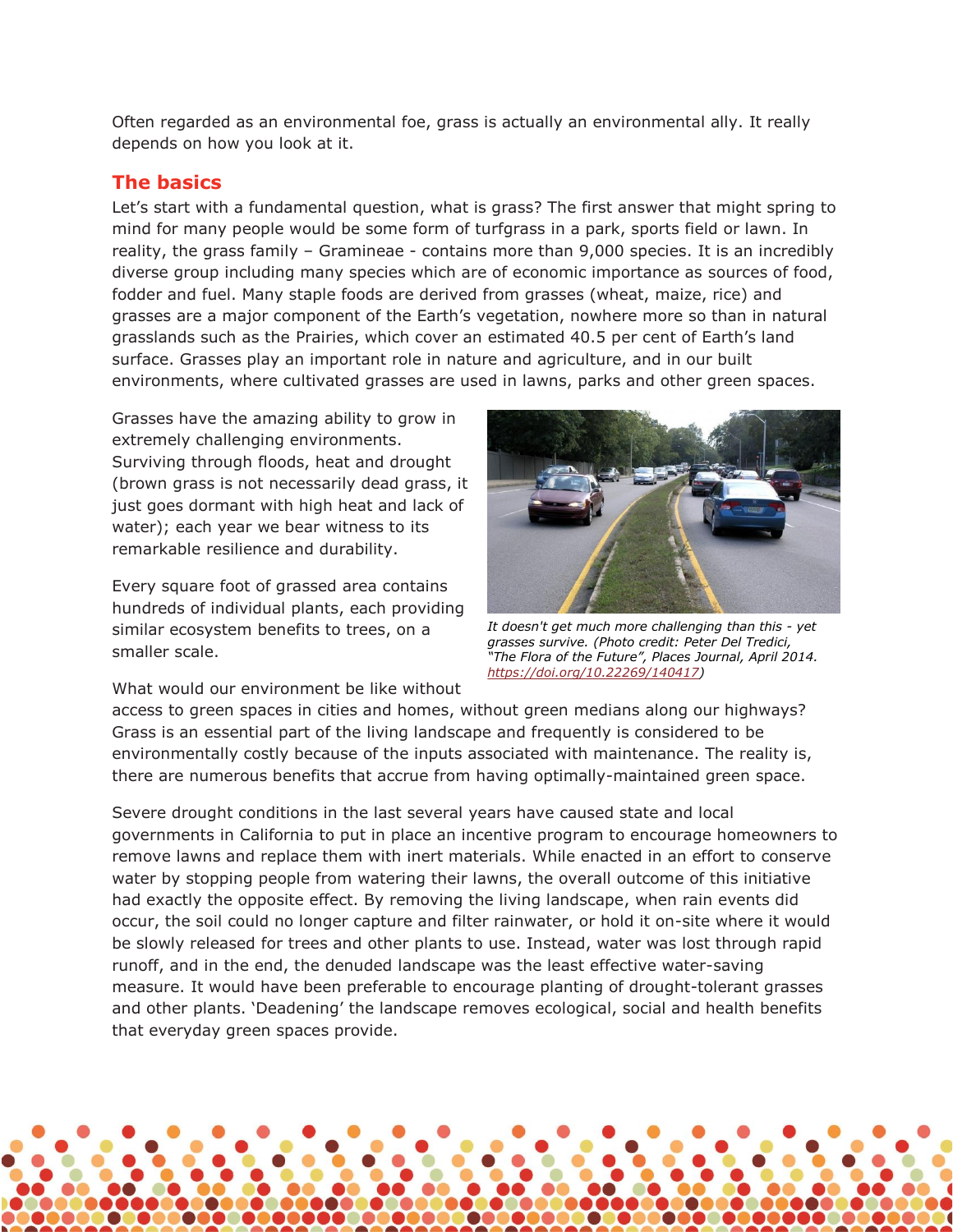### **The situation**

In an integrated green space, healthy grass will:

- Filter and capture runoff, prevent soil erosion
- **Reduce heat**
- **Improve air quality**
- **Absorb noise**
- Absorb CO2
- Support biodiversity (both plant and animal life)
- **Provide a great place to relax and play**
- Make people healthier, happier

As a component of an integrated and diverse landscape (which includes trees, shrubs and turfgrass working together), turfgrass has many functional qualities that improve our environment and help mitigate the effects of climate change. These benefits, however, will be observed only if the grass is healthy and maintained.

Grasses, like other plants in the landscape, are affected by biotic factors such as pests, diseases and weeds, which consume, infect or compete with them.

They also have to deal with abiotic (or environmental) stresses including light, temperature (too high, too low), drought, rain (too much, too little) and soil conditions which are often compromised in residential and roadside settings through compaction and general poor quality.

To create and maintain healthy turfgrass, we need to do a better job of selecting and installing grasses that are well-suited to our built environment. Selections will vary by location and desired function and we need to consider the climate of the future when making these choices. Various cultural practices, including fertilizing, watering, aerating, over-seeding and top dressing, will also help keep turfgrass in top condition.

#### **Grass options**

What about grass selection? There are several turfgrass varieties available that have been selected based on environmental performance. For example, the Turfgrass Water Conservation Alliance (TWCA) evaluates turfgrasses based on their capacity to withstand drought conditions. Grasses are given the TWCA seal of approval only if they "... provide clear water conservation benefits and can survive under reduced or limited water while still maintaining overall plant health" [\(http://www.tgwca.org/\)](http://www.tgwca.org/).

What about other functional traits? As their name implies, salt grasses are salt-tolerant and have the innate capacity to survive in harsh environments; they remain green during extended periods of drought and spread through rhizomes penetrating compacted soils. Does this sound at all familiar? Think roadsides.

In a trial carried out by the City of Calgary, salt grass plugs were installed in a road median. Twelve months later, they had established into a (more or less) contiguous green sward. The grass was able to establish in spite of the challenging environment and compacted soil. While this approach needs to be fine-tuned to make it more utilitarian, there is a potential in using these types of 'pioneer' grasses in this setting. Apart from thriving in a roadside environment, their roots can promote better soil structure over time, creating more

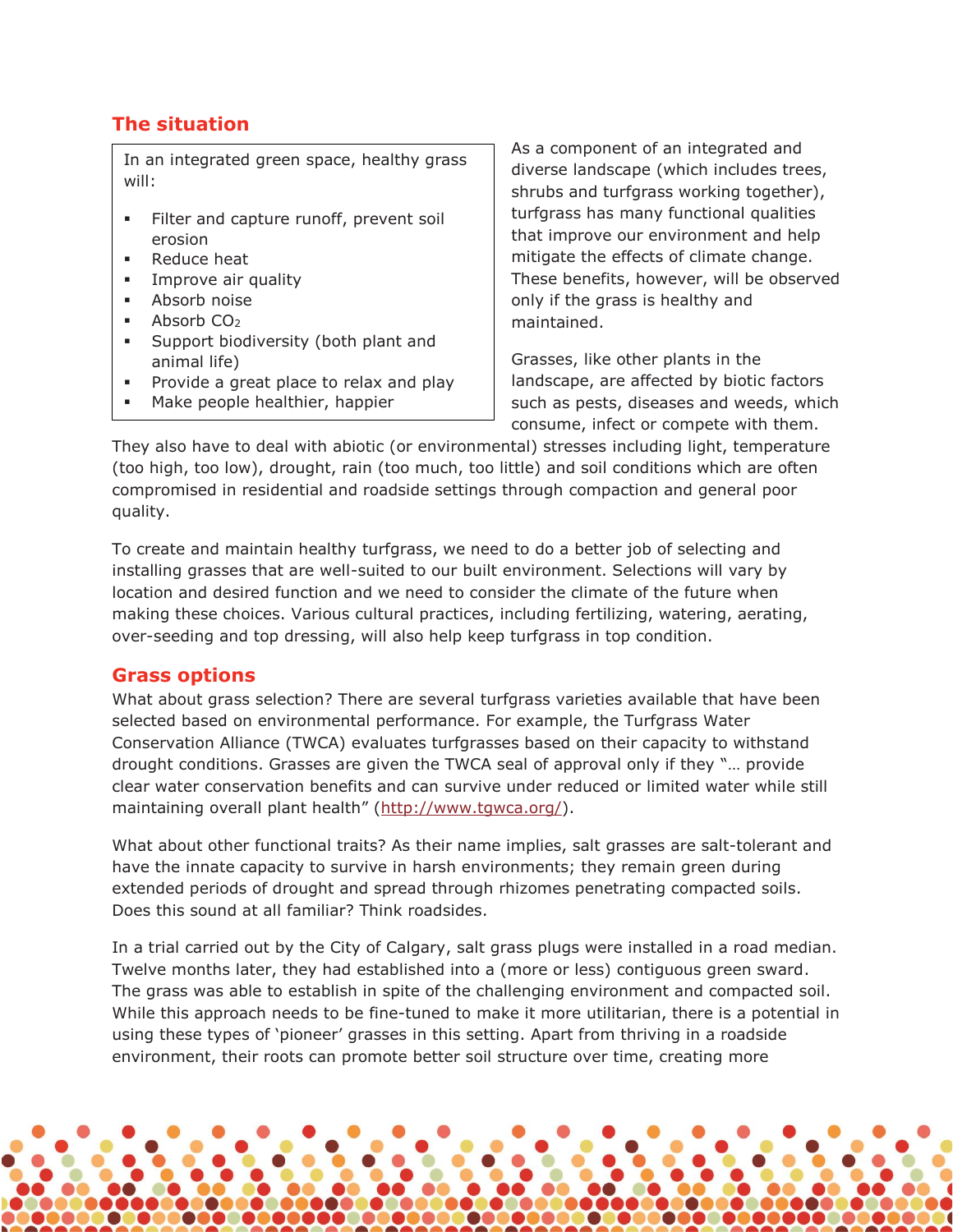favourable conditions for other plants including shrubs and trees which can then be integrated into a once inhospitable setting. Selection of turfgrasses which are salt-tolerant is another way of improving their functionality in roadside plantings and increased attention should be focused on the evaluation of cultivars for this purpose.

For residential use, various creeping tall fescues and ryegrasses are available with excellent aesthetic qualities. Many have lower maintenance requirements and more importantly, are hardy under drought conditions recovering quickly when rain begins again. Several also exhibit improved insect resistance, a great trait when sowing or over-seeding a lawn.

Plants have evolved complex and mutuallybeneficial relationships with microorganisms such as bacteria and fungi. Microbes can help plants access soil nutrients and promote resilience in the face of biotic and abiotic stress. There is considerable interest in microbes which associate with roots (rhizo-competent organisms) and those surviving inside grasses (endophytes).



*Salt grass-planted medians in Calgary, AB. Top: at planting; Bottom: 12 months later. (Images courtesy of David Misfeldt, City of Calgary).*

The use of biostimulants and biofertilizers in lawn care can enhance conditions for beneficial microbes on and around grass roots. Rhizobacteria such as *Bacillus pumilus* and *B. amyloliquefaciens* promote root formation and enhance nutrient uptake while also stimulating plant defences against diseases. Such bacteria are now used to coat grass seeds, colonizing young roots as the seeds germinate and providing benefits that can improve turfgrass establishment.

### **Vineland research findings**

High endophyte grasses possess many qualities that position them well for use in urban settings. Vineland Research and Innovation Centre (Vineland)'s researchers established test plots containing creeping tall fescue, creeping ryegrass, high endophyte tall fescue and high endophyte ryegrass in 2015. For comparison, a standard Kentucky bluegrass blend was also included. The plots received no maintenance other than mowing. In spite of severe drought conditions during the summer of 2016 and a very wet summer in 2017, the high endophyte cultivars and the creeping tall fescue performed exceptionally well. After two and a half years, these grasses still covered more than 80 per cent of the test area with approximately

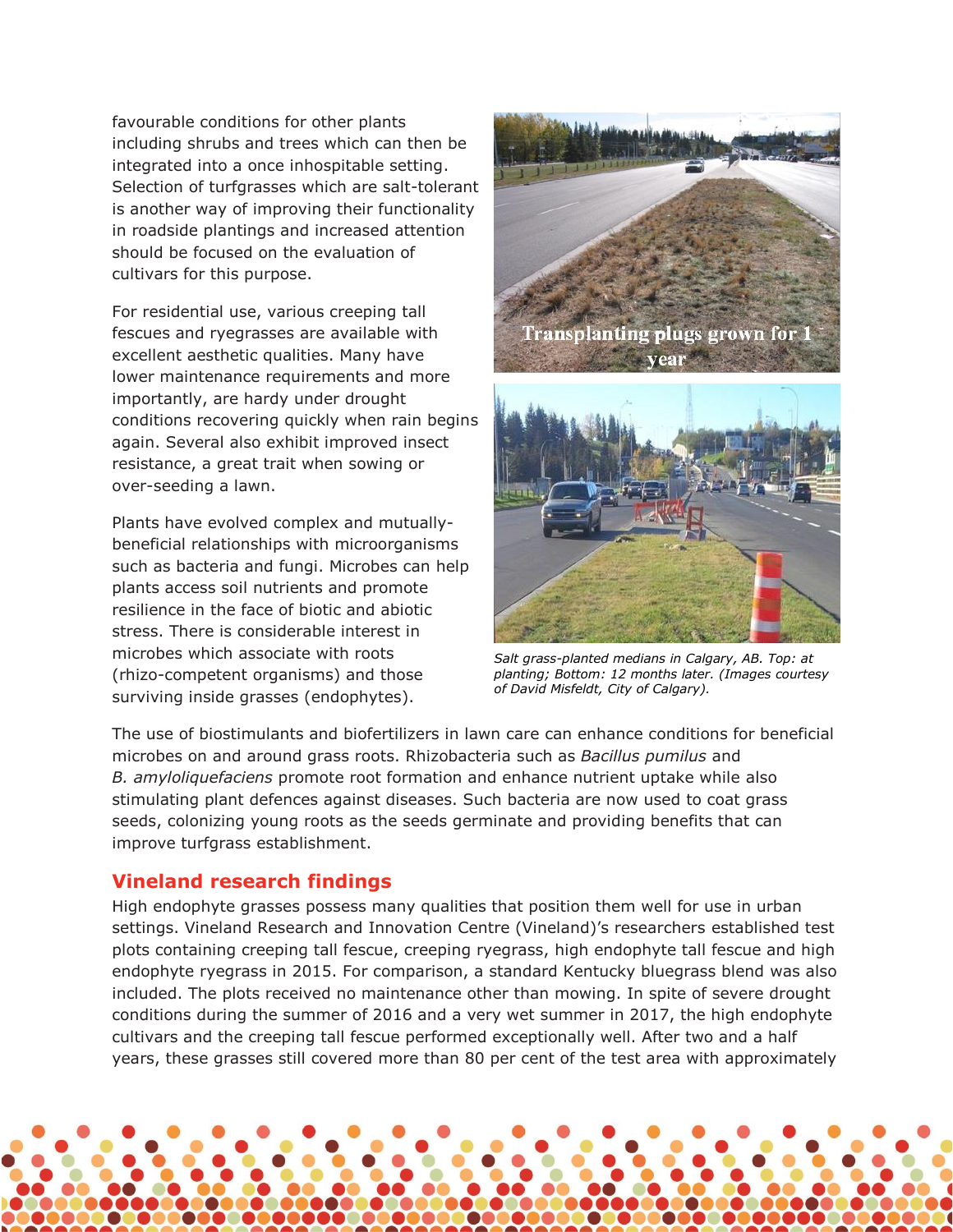15 per cent of the space occupied by broadleaf weeds. In comparison, Kentucky bluegrass dwindled to less than 30 per cent coverage over the same period.

These grasses were also tested on sod farms in Ontario. After 18 months, the high endophyte and creeping grasses covered more than 98 per cent of the plot area. The grass was so dense that it prevented weed ingress. In contrast, the Kentucky blue blend covered less than 60 per cent of the plots, with at least five per cent of the area covered by broadleaf weeds. The high endophyte grasses also showed some resistance to chinch bugs.



*High endophyte fescue (HEF) and Kentucky bluegrass (KB) plots 18 months after seeding.*

The endophyte (an *Epichloë* species) in the grasses contributes to their enhanced performance and insect tolerance. One year after sowing, the fungus was detected in more than 90 per cent of the ryegrass samples and around 30 per cent of the tall fescue samples. Levels were still high enough to provide protection against pests and the proportion of grasses containing the endophyte could be enhanced through over-seeding. They appeared to be durable, low maintenance options for residential use.

Taking these observations as a whole, it is clear that a number of new grasses have properties well-suited for use in urban areas. This is a better option than sowing traditional varieties in environments where they will fail. However, the only way to see these benefits is to ensure the turfgrass is healthy.

### **Other research findings**

Colleagues at the Université Laval have conducted a long-term study to assess the impact of fertilization practices on turfgrass performance and provide empirical evidence on nutrient losses through runoff and leaching under different regimes.

Researcher Guillaume Grégoire's findings from the study include:

- 1. Runoff was greater in unfertilized plots compared to fertilized plots. The grass canopy was also thicker in fertilized plots which intercepts water and it is likely that denser root growth allows it to permeate into the soil
- 2. The level of phosphate losses were higher in runoff from unfertilized (including compost-treated) versus fertilized plots

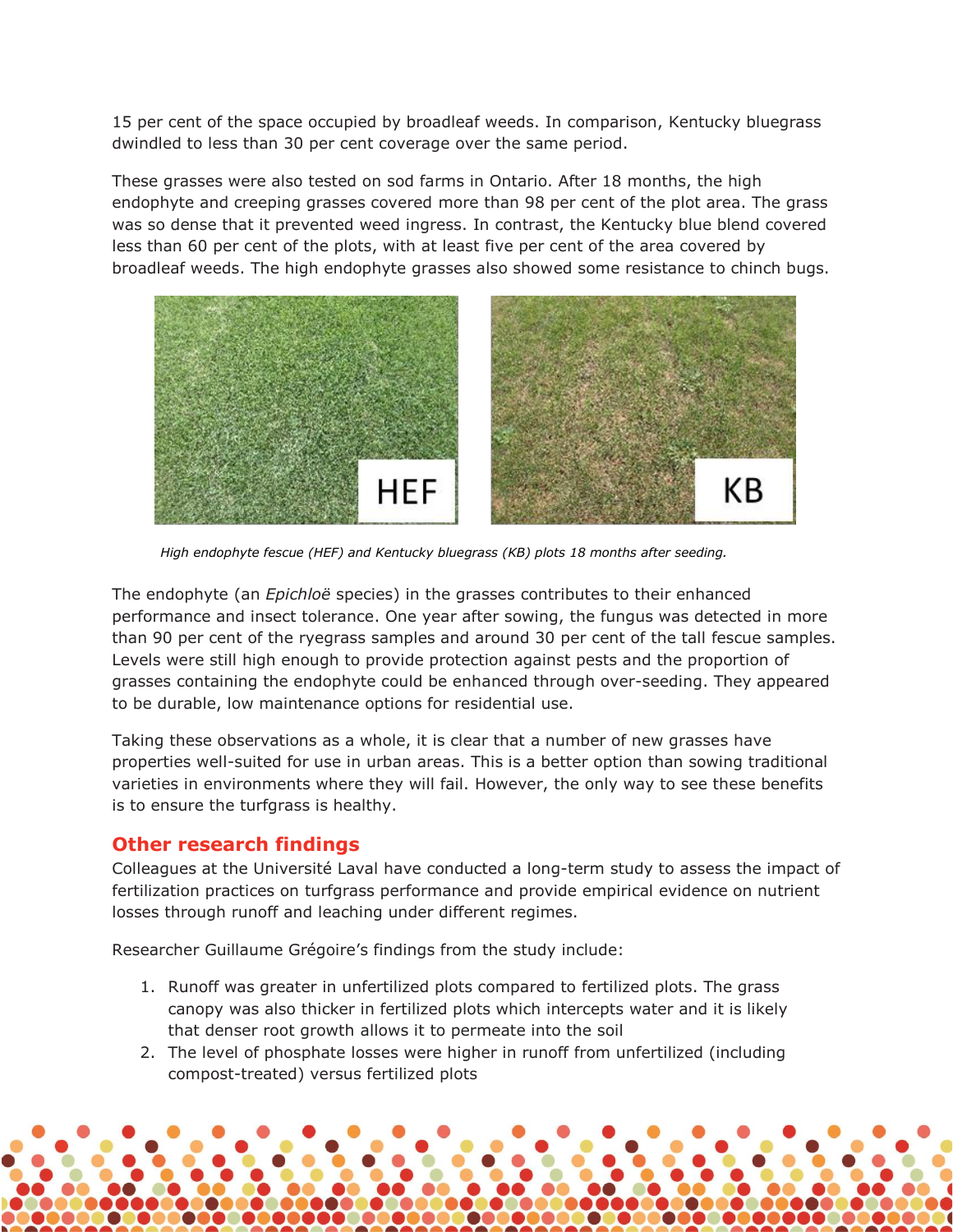- 3. There were slightly higher levels of nitrogen in runoff and leachate from fertilized plots. This is to be expected given fertilizer was applied to the plots and that nitrogen is extremely water-soluble and mobile in the soil. The losses can probably be reduced or prevented through the use of slow release fertilizers where nutrients are not so easily solubilized during rain events.
- 4. Losses were reduced when the fertilizer application was split (compared to a onetime application).

These are important findings, as some municipalities have adopted by-laws to limit (or ban) turfgrass fertilization. Results clearly indicate that a correctly fertilized lawn will retain more water and nutrients than a poorly maintained area, leading to improved functionality. Overall, good lawn maintenance practices deliver value through improved turf quality and resilience, and provide economic, environmental and social benefits.

Well-maintained and healthy turfgrass is an essential component of a living landscape, contributing to a better environment, better living space and a happier and healthier lifestyle.

This research was supported by the Ontario Turfgrass Research Foundation, the Québec-Ontario Cooperation for Agri-Food Research, Agricultural Adaptation Council, the Cosmetic Use Pesticides Research and Innovation (CUPRI) program, Landscape Ontario and *Growing Forward 2*. Support was also provided by Dufferin Lawn Life, PremierTech Home and Garden, Pickseed (Ontario), Pennington Seeds (Oregon), Green Horizons Sod and Young Sod Farm.